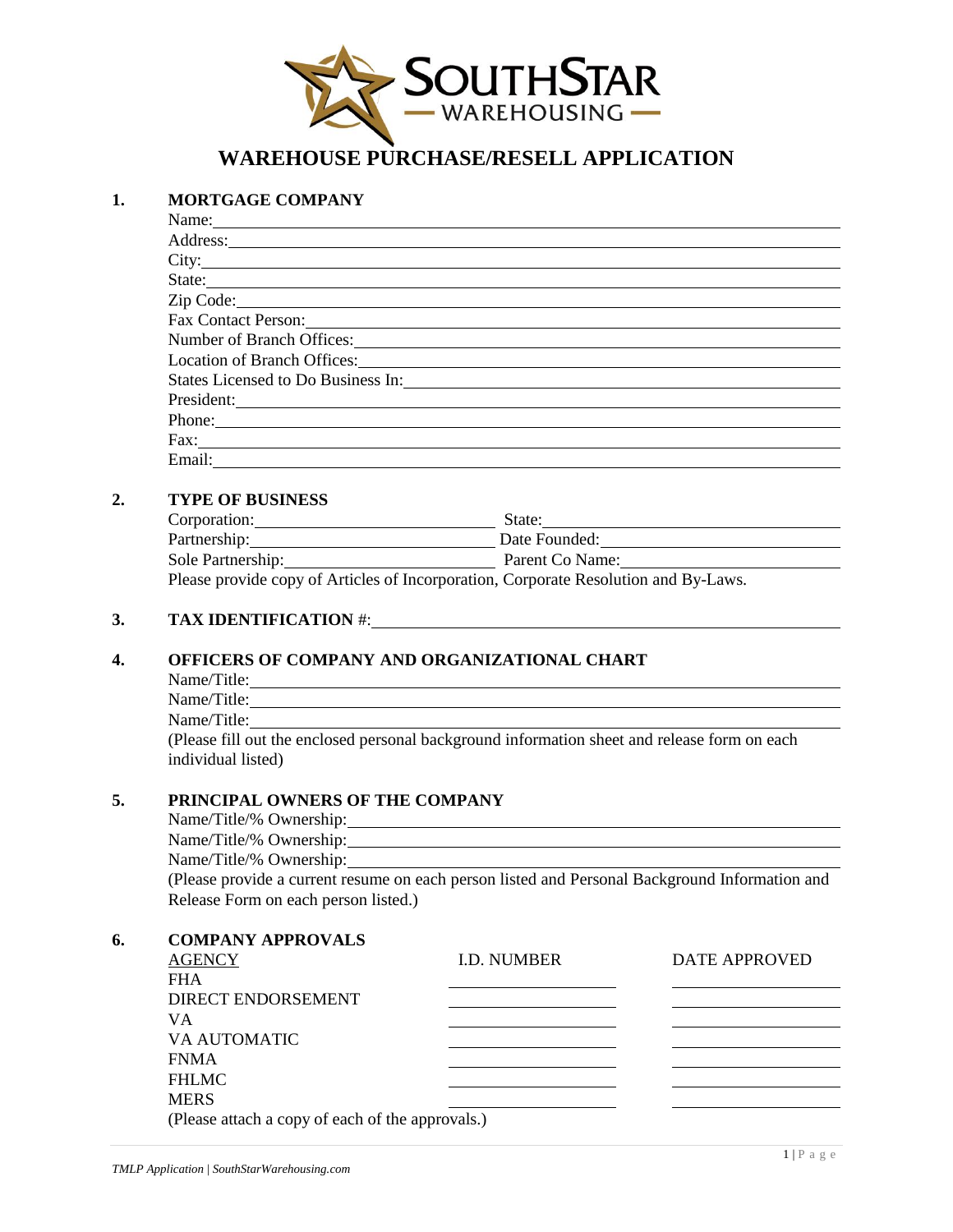|        |                             |                                                                                                                                                                                                                                                                                                                                                                                             | Has your company ever been suspended from selling loans to any investor?                                                                                                                                                                                                              |  |
|--------|-----------------------------|---------------------------------------------------------------------------------------------------------------------------------------------------------------------------------------------------------------------------------------------------------------------------------------------------------------------------------------------------------------------------------------------|---------------------------------------------------------------------------------------------------------------------------------------------------------------------------------------------------------------------------------------------------------------------------------------|--|
|        |                             |                                                                                                                                                                                                                                                                                                                                                                                             | If yes, give details:                                                                                                                                                                                                                                                                 |  |
|        |                             | YES: NO: NO:                                                                                                                                                                                                                                                                                                                                                                                | Are there any unsatisfied judgments or contingent liabilities against owners or company?                                                                                                                                                                                              |  |
|        |                             |                                                                                                                                                                                                                                                                                                                                                                                             |                                                                                                                                                                                                                                                                                       |  |
| above? |                             |                                                                                                                                                                                                                                                                                                                                                                                             | Has your company or any individual of your company ever been suspended by any agency listed in #6                                                                                                                                                                                     |  |
|        |                             | YES: NO: NO:                                                                                                                                                                                                                                                                                                                                                                                |                                                                                                                                                                                                                                                                                       |  |
| loans? |                             | $\begin{picture}(150,10) \put(0,0){\dashbox{0.5}(10,0){ }} \put(15,0){\circle{10}} \put(15,0){\circle{10}} \put(15,0){\circle{10}} \put(15,0){\circle{10}} \put(15,0){\circle{10}} \put(15,0){\circle{10}} \put(15,0){\circle{10}} \put(15,0){\circle{10}} \put(15,0){\circle{10}} \put(15,0){\circle{10}} \put(15,0){\circle{10}} \put(15,0){\circle{10}} \put(15,0){\circle{10}} \put(15$ | Do any owners or company have any direct or indirect interest and/or ownership in any title company,<br>Escrow Company, closing office, QC process or other related activities associated with the closing of                                                                         |  |
|        | <b>INVESTOR REFERENCES:</b> |                                                                                                                                                                                                                                                                                                                                                                                             | Please provide information below on the investors that you have sold loans to in the last 6 months.                                                                                                                                                                                   |  |
|        |                             |                                                                                                                                                                                                                                                                                                                                                                                             |                                                                                                                                                                                                                                                                                       |  |
|        |                             | Phone Number:                                                                                                                                                                                                                                                                                                                                                                               | Contact Person: E-mail: E-mail:                                                                                                                                                                                                                                                       |  |
|        |                             |                                                                                                                                                                                                                                                                                                                                                                                             |                                                                                                                                                                                                                                                                                       |  |
|        | Address:                    | Phone Number:                                                                                                                                                                                                                                                                                                                                                                               | B) Name: $\frac{1}{2}$ Name: $\frac{1}{2}$ Name: $\frac{1}{2}$ Name: $\frac{1}{2}$ Name: $\frac{1}{2}$ Name: $\frac{1}{2}$ Name: $\frac{1}{2}$ Name: $\frac{1}{2}$ Name: $\frac{1}{2}$ Name: $\frac{1}{2}$ Name: $\frac{1}{2}$ Name: $\frac{1}{2}$ Name: $\frac{1}{2}$ Name: $\frac{$ |  |
|        |                             | Contact Person:                                                                                                                                                                                                                                                                                                                                                                             |                                                                                                                                                                                                                                                                                       |  |
|        |                             |                                                                                                                                                                                                                                                                                                                                                                                             | C) Name:<br>Address: <u>and the contract of the contract of the contract of the contract of the contract of the contract of the contract of the contract of the contract of the contract of the contract of the contract of the contract of </u>                                      |  |

(If approved by additional investors, please enclose a separate sheet with this application containing the above information on each investor)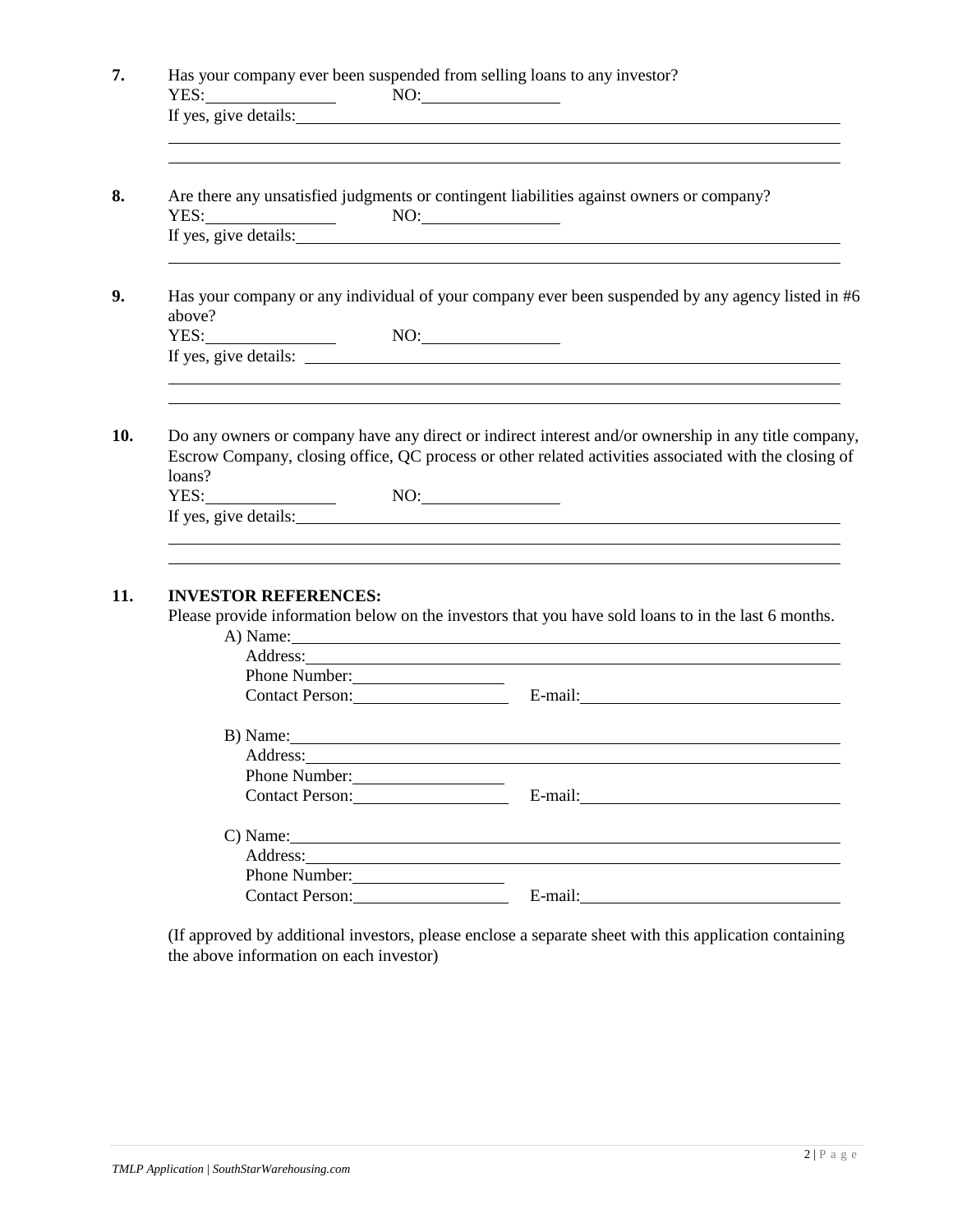#### **12. CONTACT INFORMATION:**

| Position                   | Name | Telephone | <b>Email Address</b> |
|----------------------------|------|-----------|----------------------|
| <b>Primary Contact</b>     |      |           |                      |
| <b>Secondary Marketing</b> |      |           |                      |
| <b>Operations Manager</b>  |      |           |                      |
| <b>Funding Manager</b>     |      |           |                      |
| Underwriting               |      |           |                      |
| Finance/Accounting         |      |           |                      |
| Servicing                  |      |           |                      |
| Shipping                   |      |           |                      |

# **13. EXISTING WAREHOUSE LENDERS:**

|     |         | Active: Yes No              |  |
|-----|---------|-----------------------------|--|
| 14. |         | PREVIOUS WAREHOUSE LENDERS: |  |
|     | Lender: |                             |  |

#### Lender: \_\_\_\_\_\_\_\_\_\_\_\_\_\_\_\_\_\_\_\_\_\_\_\_\_\_\_\_\_\_\_\_\_\_\_\_\_\_ Contact Person<sup>.</sup>

#### **15.** Are there any other Warehouse Line Applications pending? YES: NO: If yes, give details:

# **16. BUSINESS FINANCIAL: minimal net worth \$500,000.00**

- (a) Please attach to this application, a copy of your last two audited financial statements, as well as a copy of the most recent unaudited financial statement.
- (b) Tax returns last 2 years
- (c) Cash flow and loan volume projections next 12 months

### **17. FIDELITY BOND AND ERRORS AND OMISSIONS INSURANCE COVERAGE: Minimal bond requirements of an aggregate \$500,000 with SouthStar Bank, S.S.B. as loss payee in the event of a loss involving the bank's interest and rights to file a claim.**

|                                         | NAME OF INS. CO. | EXP. DATE | AMT. OF COV. |  |
|-----------------------------------------|------------------|-----------|--------------|--|
| <b>FIDELITY BOND:</b>                   |                  |           |              |  |
| $E & O$ INS.:                           |                  |           |              |  |
| $(D0.080 attoch o conv of each poliov)$ |                  |           |              |  |

(Please attach a copy of each policy.)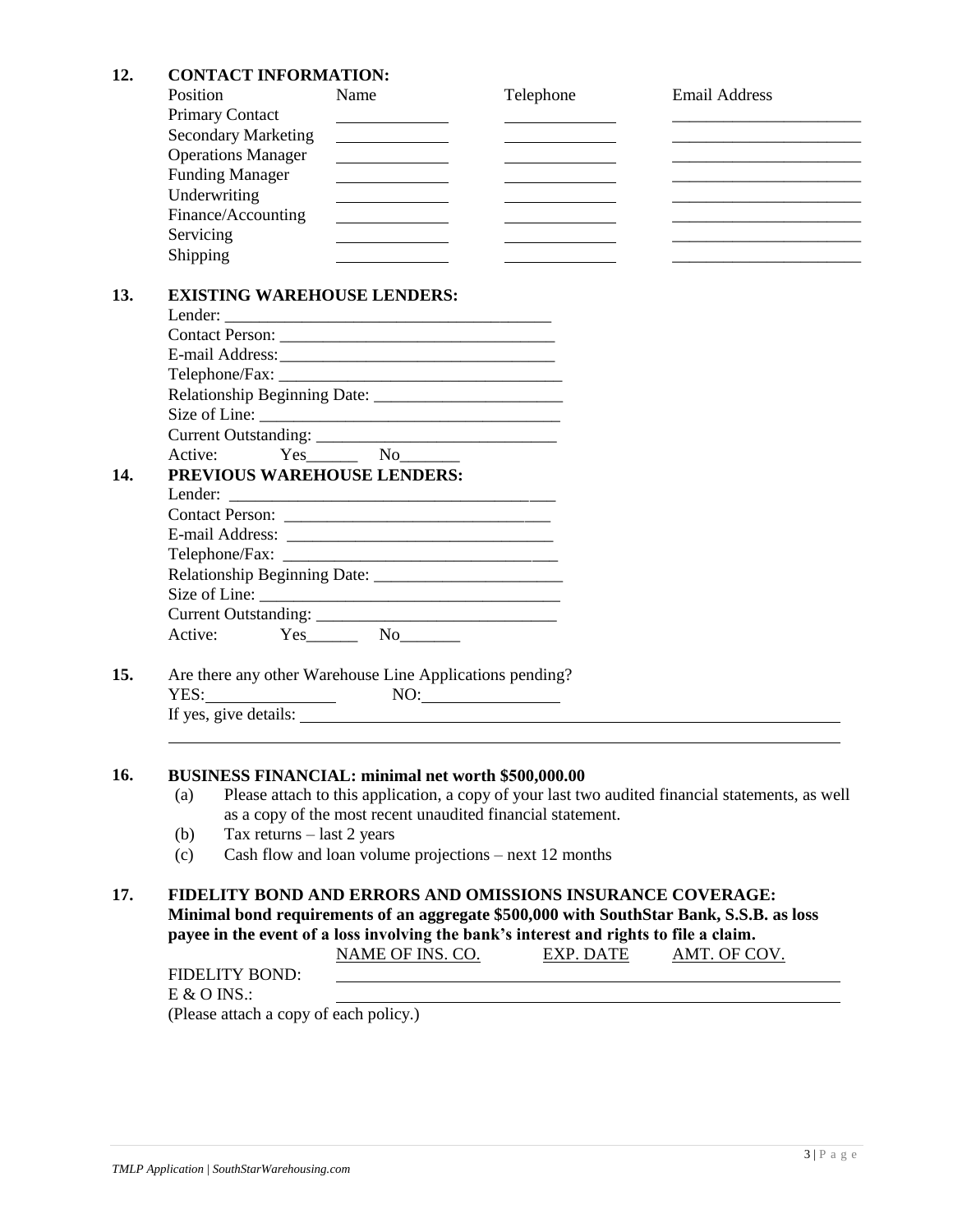#### **18. HISTORICAL VOLUMES:**

Please provide the following information for closed loans during the last 12 months:

| <b>TYPE</b> | <b>NUMBER OF LOANS</b> | AMOUNT |  |
|-------------|------------------------|--------|--|
| <b>FHA</b>  |                        |        |  |
| VА          |                        |        |  |
| <b>CONV</b> |                        |        |  |
| TOTAL       |                        |        |  |

# **19. RETAIL/WHOLESALE LENDING:**

Please provide a listing of the volumes of both wholesale and retail loans closed during the last 12 months.

| TYPE             | NUMBER OF LOANS | AMOUNT |  |
|------------------|-----------------|--------|--|
| RETAIL           |                 |        |  |
| <b>WHOLESALE</b> |                 |        |  |
| TOTAL            |                 |        |  |

## **20. QUALITY CONTROL REPORTS:**

Please provide a copy of your internal quality control procedures and a copy of your last two quality control reports submitted to management.

- **21.** Has your company or any officer representing your company been sued or is your company a party to any lawsuit against or involving the company that would have a material adverse effect on the company's operations or financial condition?
- **22.** Furnish a copy of your default and claim rate as recorded in HUD's mortgage portfolio analysis system

(MPAS) if your company is an approved direct endorsement lender.

# **23. RESUMES**

Please provide a resume on each principal, all officers of the company as well as DE underwriters. Also provide a background information sheet and release form (attached) on each principal and officer.

## **24. APPLICATION FEE**

Please enclose a \$1,500.00, non-refundable application fee along with this application made payable to the SouthStar Bank, S.S.B.

I affirm that all answers and information submitted in this application are true and correct. I hereby authorize SouthStar Bank, S.S.B., at its discretion, to verify and obtain information on company and principal(s) with any other sources including the Texas Department of Savings and Mortgage Lending, and I hereby waive any cause of action or claim I may have against such source with respect to any information they may provide By:

Name and Title: Date Signed: Date Signed:

When application is complete, please mail all information to:

## **Billy Fleming**

Executive Vice President & National Sales Manager for Mortgage Warehousing [Billy.Fleming@SouthStarBank.com](mailto:Billy.Fleming@SouthStarBank.com) P O Box 37 / 100 South Main Street Calvert, Texas 77837 P: 979.364.2899 | F: 979.364.0248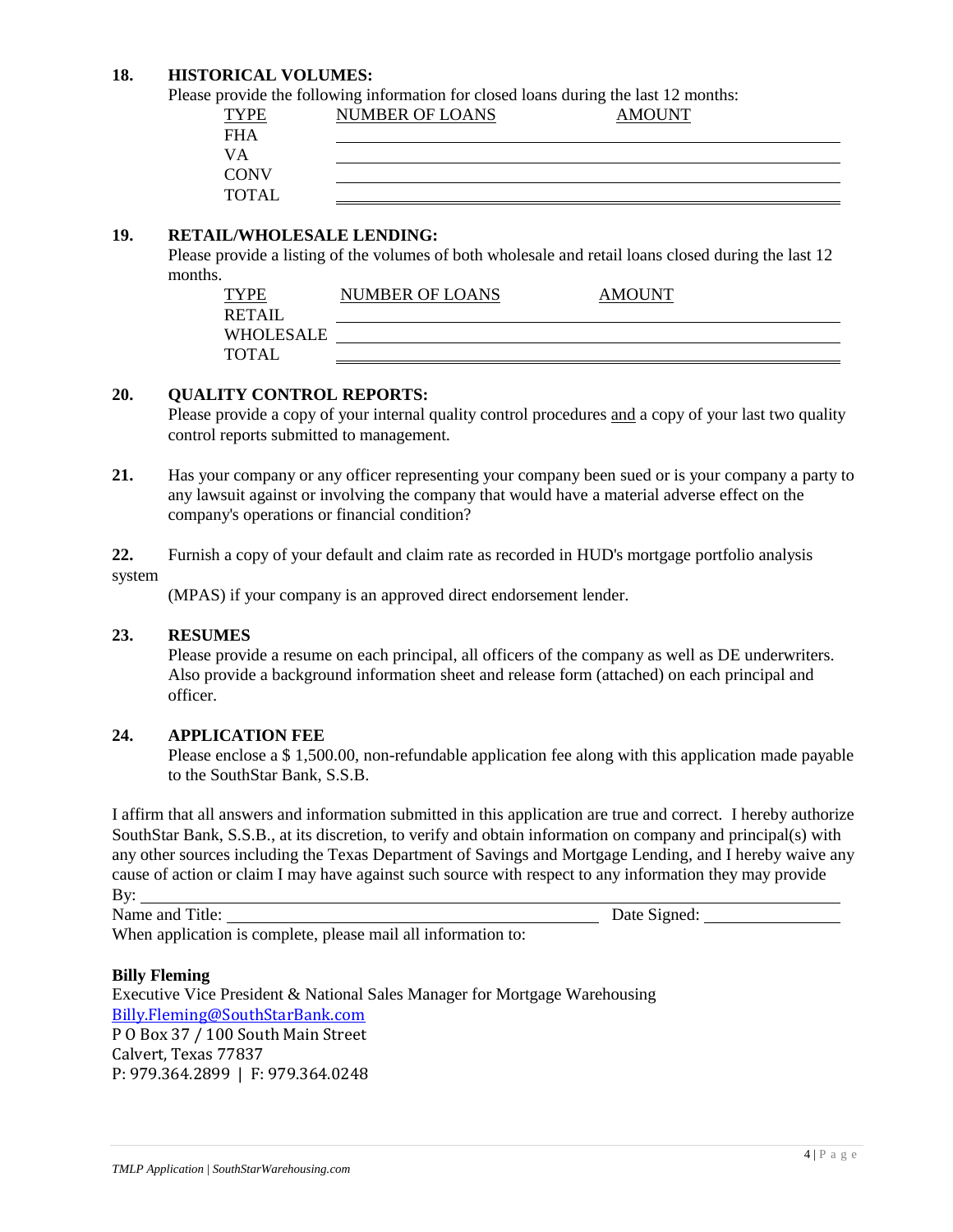# **PERSONAL/CORPORATE BACKGROUND INFORMATION**

# MORTGAGE COMPANY NAME

OFFICER/PRINCIPAL'S FULL NAME

RESIDENCE ADDRESS

DATE OF BIRTH

l

l

l

l

PLACE OF BIRTH (CITY AND STATE)

SOCIAL SECURITY NUMBER

DRIVERS LICENSE NUMBER/STATE ISSUED

THE UNDERSIGNED REPRESENTS THAT THE ABOVE INFORMATION IS TRUE AND CORRECT AND HEREBY AUTHORIZES VERIFICATION OF SAID INFORMATION. MORTGAGE COMPANY HEREBY AUTHORIZES SOUTHERN BANCSHARES, INC. AND ITS' AFFILIATED BANKS OR BANK'S AGENT, TO OBTAIN A COPY OF MORTGAGE COMPANY OR PRINCIPAL'S CREDIT REPORT AND OBTAIN OTHER INFORMATION RELATED TO THE ABOVE MORTGAGE COMPANY AND ABOVE PRINCIPALS AS BANK DEEMS NECESSARY.

SIGNATURE DATE

l